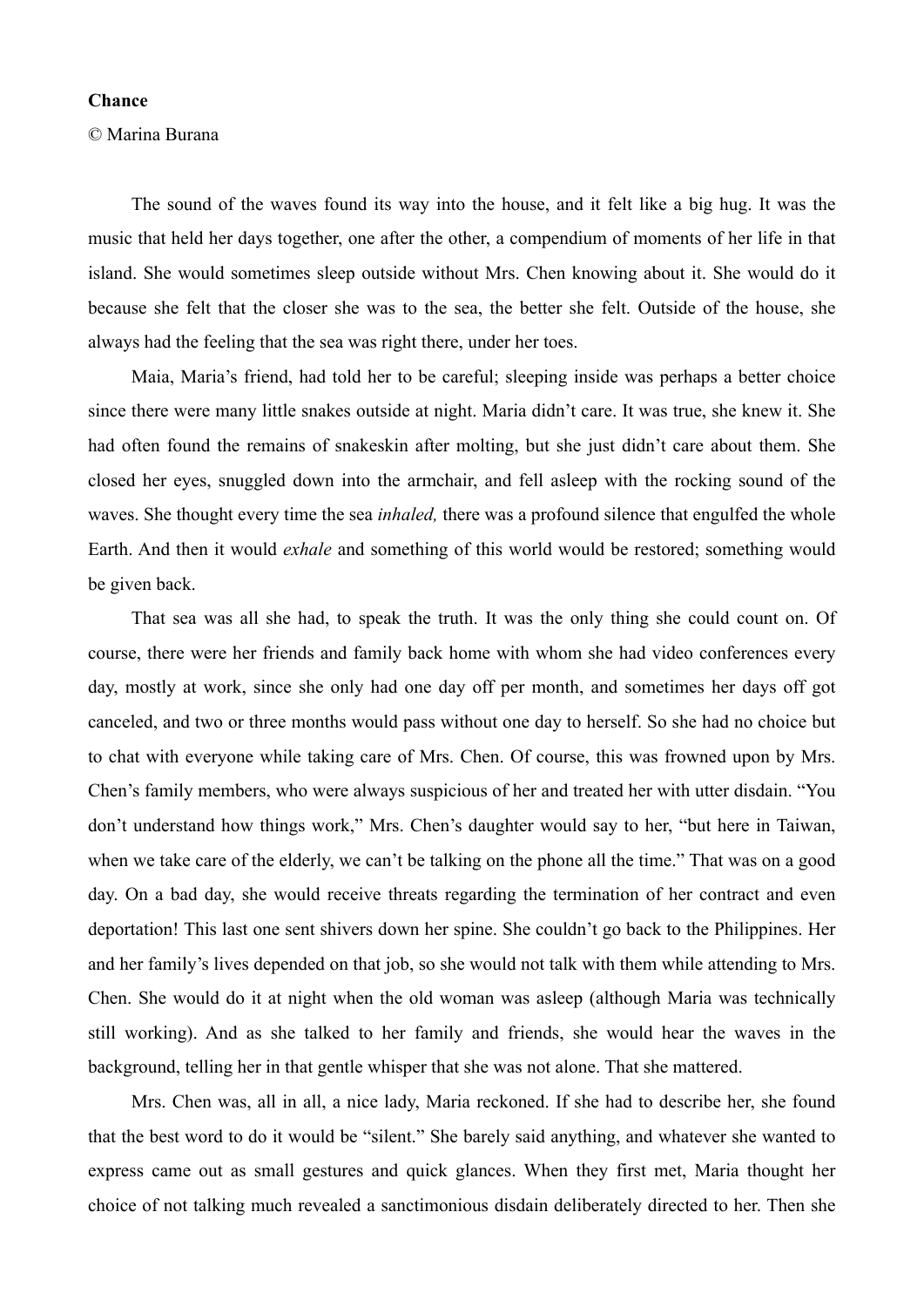realized it was Mrs. Chen's intimate way of dealing with old age: Her existential angst transformed into an atlas of silence, where the many circumstances of life bifurcated and converged into a landscape of hopelessness and regret. Still, there were times when Maria would say something nice to her, and Mrs. Chen would try a little smile or even say something nice back. But those were the vagaries of an odd day, nothing more. So their relationship was, thus, distant, almost non-existent. But, on some level, Maria thought there was a hidden conversation between them; a shared outcry that was only visible and invisible at the same time in that profound silence that enveloped them day after day. She couldn't think of Mrs. Chen as a friend, of course. But she sometimes wondered what a friend really was. She had once heard someone say, "Friendship is no less mysterious than love or any of the other faces of this confusion that is life." So would it have been wrong, for at least a moment of mild delusion, to regard Mrs. Chen as a friend? She did wonder.

One Wednesday morning, on her free day, Maria decided to go to Taipei and visit some friends from Indonesia who were having a party. Maia had invited her, and Maia's friends were all right, she thought, so she went. She made sure to carry her ARC (alien resident certificate) because she would be asked to show it every now and then. The police would do that. Men had it worse, she thought. But, still, she was usually asked to show it two or three times a day if she was out in the street.

She put on a black T-shirt, a skirt with a flower pattern (a gift from Maia), and some makeup she had bought herself. She didn't really like wearing makeup; it felt unnatural. But she had realized that some wrinkles in the corners of her eyes were starting to show; and, whenever she used makeup, poof! It was like magic—everything seemed smooth and young again. When she was wearing makeup and looked at herself in the mirror, she felt she could do anything; she could be anyone she chose to be.

She smiled. With that skirt and that makeup, she felt beautiful.

She took the 9:45 train to Shu Lin. It would arrive in Taipei at 11:30. Many of her friends hated the train ride because it took so long. They would look at their phones all the way to Taipei. She did that, too, but not after having passed the part with the sea. She would devote the first 30 minutes on the train to just looking out the window at that huge expanse of water. She liked to think of her friends and family somewhere on the other side. The horizon meant possibility. It meant millions of lives like hers, struggling, dreaming, and wanting to be something else.

The train advanced fast. But the sea was imperturbable. It was out there, in all its magnificence, like a rock, deceptively unaltered, as if watching over the land. She thought the sea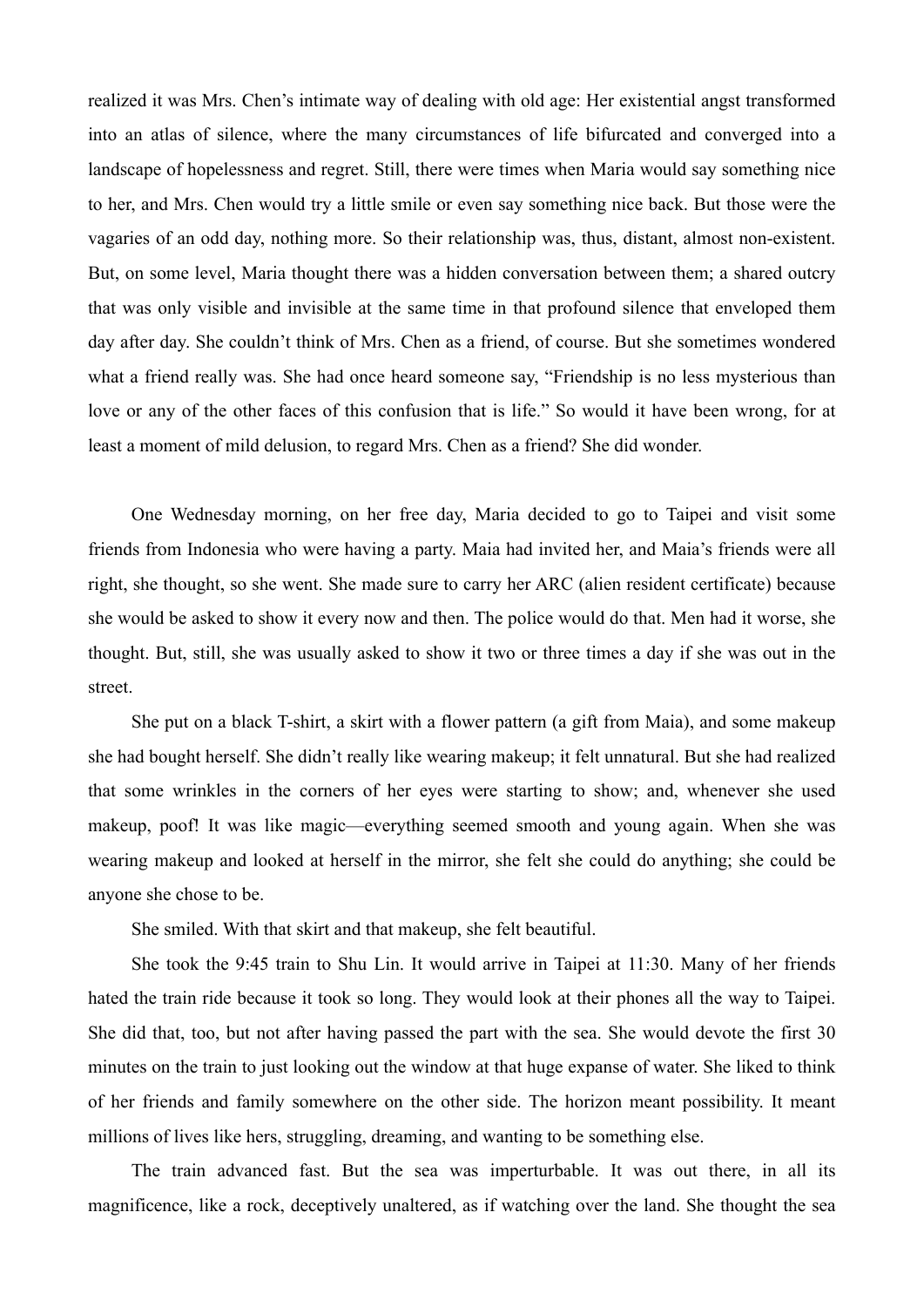was wise. It had all the answers and all the questions. This idea made her feel protected. She had a very private dialogue with that sea she knew so well; and, in that special relationship they had, in that silent exchange of breathing in and out together, the world made more sense. Maria loved looking at it from the train because she was certain the sea was looking back, only focused on her. Nobody else understood that secret logic they shared, the internal abyss of their minds, their ways of saying so much by not saying anything at all. And in those ways, the sea made her remember things. One memory, in particular, came up often on the train.

She must have been around ten years old. It was the most beautiful Saturday morning, and her grandmother had just come to Manila from the little town where she lived to spend a few days with them. Maria and her five sisters adored the old woman and saw her as a definite source of wisdom. Her name was Esther, and she was stern and decisive. She had raised Maria's father and his brother under the belief that one should only cry as a last resort and, even then, to try anything in their power to avoid it. That mandate had been passed on to Maria and her sisters through her dad in what she considered ruthless parental choices.

That Saturday morning, her grandma brought an imported chocolate that one of her neighbors had given her and put it in the fridge. Maria's mother said they would all share it the next day. It was a real treasure to have something imported, and Maria and the girls were all crazy about it. They would open the door of the fridge just to look at it. On Sunday, when the time to share it finally came, the chocolate was gone. Somebody had eaten it the night before and had artfully left the paper sleeve, with the aluminum foil in it, in the fridge, almost untouched, giving the impression the chocolate was still there. Since nobody confessed, and the chances of finding the thief were slim, all the girls were grounded, locked in the bedroom they shared, amidst an uproar of much yelling and confusion.

Two weeks passed, and grandma was long gone, back in her town. To everybody's surprise, another chocolate of the same brand as the one that had caused so much turmoil appeared in the fridge. It was a surprising event, indeed, since they didn't have the money to afford such a luxury. The girls, a little troubled, didn't say anything to their parents. They didn't even discuss its sudden appearance with one another. It was as if the new chocolate didn't exist.

That night, the whole house was suddenly disturbed by a wailing sound and a flurry of activity in the kitchen. Everyone quickly gathered there to see what was going on, but the lights were off so they could barely see each other. When their mother turned the lights on, they found Maria's youngest sister, Christina, shouting, crying in pain as she touched her left cheek, trying to explain how much her tooth hurt. Their father was right next to her, looking a little amused and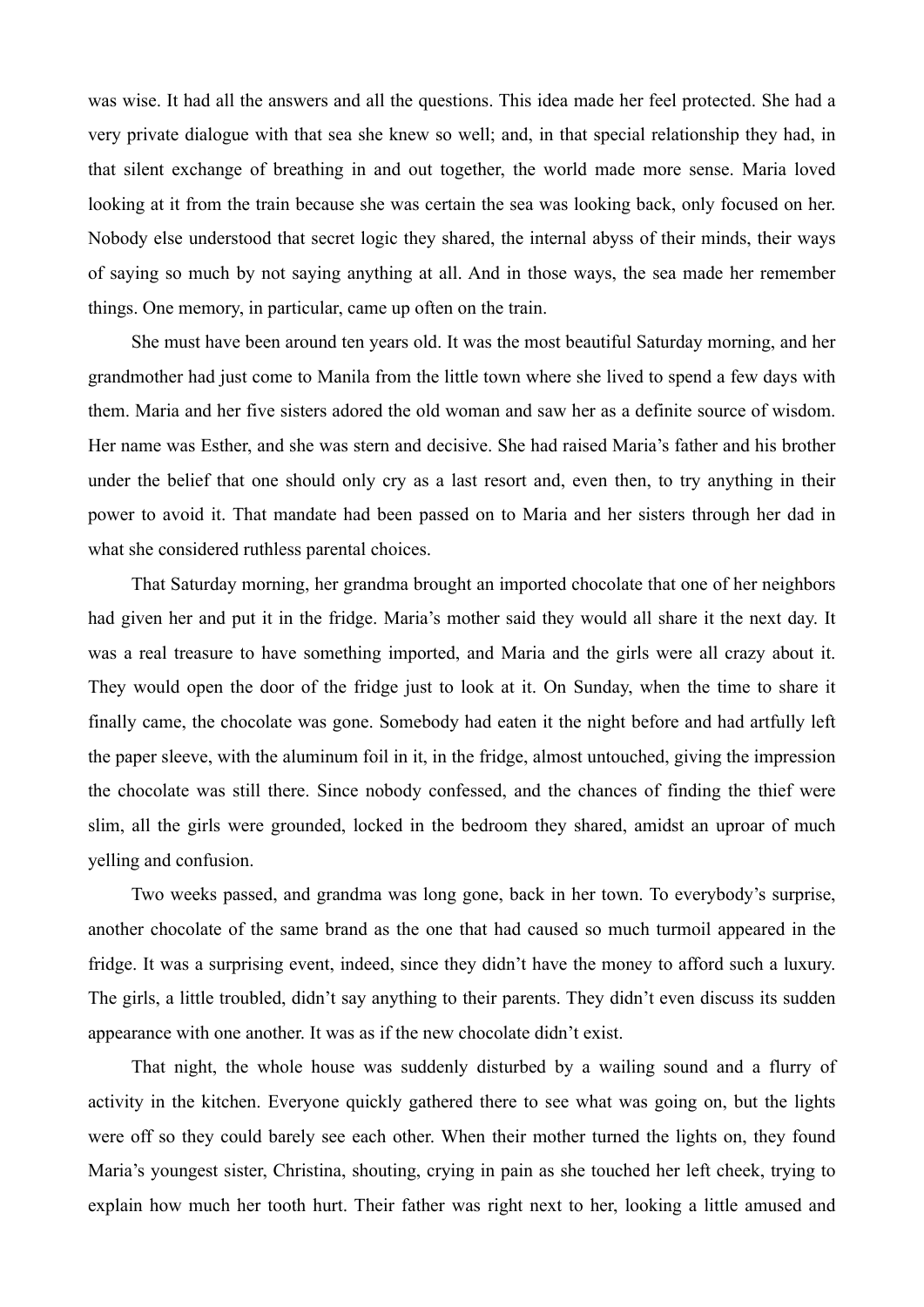holding the paper sleeve of the famous chocolate, with its gold aluminum foil and a piece of rectangular wood that fit perfectly in it. The hoax, the guilty, and the tears were all out in the open. It was peculiar, Maria thought, that their father seemed to be vectoring towards this strange moment of weakness, giving ground to the crying. But then it hit her. That night, he had established something in their household that was completely his own, something to pass on to generations to come: tactical shrewdness as a newly founded mandate.

He died a year later, accidentally being shot by the police. But Maria had always kept that teaching fresh in her mind, and she gave way to that memory every time the sea spoke to her in their own secret dialogue.

She was feeling drowsy; and, when the train stopped at Gui Shan, she realized she had fallen asleep. She had missed a good 15 minutes of the first part of the journey (her favorite part!), and this was very frustrating. They stayed in that station for 10 minutes. It was a shabby station. The walls were all cement gray, with big patches of mold everywhere. Some men who spoke in Malaysian got on the train. She didn't know how to speak Malaysian, but was used to hearing it in the streets and could rapidly recognize it. Right when the train was about to leave the station, a woman with a three-year-old boy hopped on. She was Taiwanese. She looked at her and smiled, and this disconcerted her deeply. Nobody ever smiled at her like that for free, least of all a Taiwanese woman. She would sometimes get pity smiles from white folks, the so-called "expats." Of course she was an "immigrant," not an "expat," although she didn't understand the difference since she and the expats were all working there and had adopted the country as their own.

The woman and the little boy started playing hide-and-seek. He would put both hands on his face, and he was thus automatically hidden; sometimes he would just close his eyes, which meant, for all purposes, that he was gone, that nothing existed but himself in the dark. His mother would do the same, and she would kiss him almost non-stop. He would kiss her, too, with the same fruition. They would hug and kiss as if there was no tomorrow. The mother would also whisper things in his ear, and he would laugh with a loud and hearty laugh that she would then have to suppress. But she did it with no real commitment, laughing with him as she tried to make him stop. This whole scene was so confusing to Maria, who was sitting some inches away from them. She had never seen a Taiwanese mother so devoted to her child in public. The constant show of affection was certainly mystifying, unexpected. She thought about this for a moment and looked at them and felt happy. She didn't really know why she felt happy; she reckoned it had to do with the profound beauty in that outburst of emotion she was witnessing. She smiled at them, and they smiled back. The little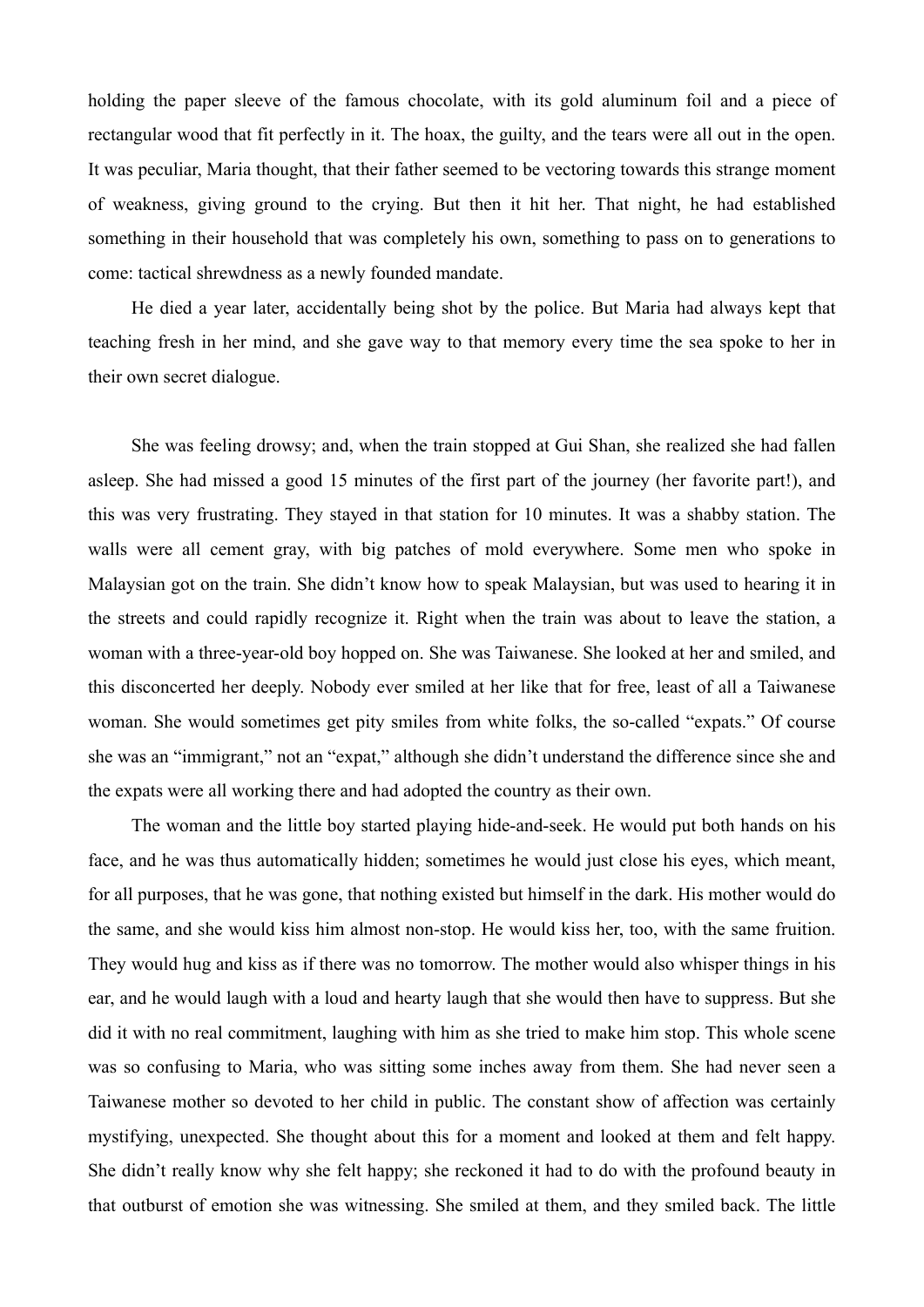<span id="page-4-1"></span>boy said 妳好[!](#page-4-0)<sup>[1](#page-4-0)</sup> and waved his hand. She did the same, and the mother was amused by him. But the sun was now reaching Maria's head, and she started to doze off. She tried making herself comfortable, but the gap between the window and the seat was too big. After a little bit of twisting and turning, she suddenly felt something soft being placed on the gap. It was a beautiful flowery little coat. But, with closer inspection, what she thought were flowers revealed themselves as tiny little dinosaurs of different colors. She looked at the woman with the boy and told her it was not necessary. She had this terrible habit of drooling when sleeping. The woman said, "Take it, really, no problem at all." The boy, trying to solemnly reinforce his mother's statement, said, "My dinosaurs help me sleep. They are not scary; they want to play. I dream of them. You dream of them now." Maria and the woman laughed, and the only option was to accept such a beautiful gesture, so she did.

It was a pity that she felt so tired in the first 30 minutes of her journey. She never missed that part, but she couldn't manage to stay with her eyes open this time. The funny thing was she *did* dream of dinosaurs. Two big dinosaurs who roamed a desert island and loved eating coconuts until they turned on each other and one of them killed the other. That's when Maria suddenly woke up and found out the train was already in Xi Zhi. She looked at where the woman and the boy had been sitting and saw that the spot was empty. They had already gotten off the train.

As Maria held the little coat with the dinosaurs and looked outside the window to the buildings that now populated the view, she started crying. She cried as demurely as she could because she didn't want to attract attention to herself, and also because every time she cried, she remembered her father and her grandmother, and their ways of dealing with grief. She covered her face with the coat until she realized her makeup was all smudged, running down her face now and leaving big stains on the little piece of cloth. She thought she must have looked hideous—like a monster—and felt bad about ruining the coat, although she knew how to clean it.

<span id="page-4-0"></span>She couldn't stop crying. She had slept so well with that coat as her pillow that she felt guilty. Not only hadn't she been able to give it back, but she had also missed the chance to say thank you one more time. She now felt she hadn't thanked them enough. She had been so shocked since that very first moment the woman had smiled at her that it had all happened too quickly, without giving her time to process the profundity of the interaction—ambushed in that strange configuration of a reality that had never been *her* reality—and the only way she could now cope with it was by crying, by letting out all that melancholy that was unrelentingly welling up in her mind.